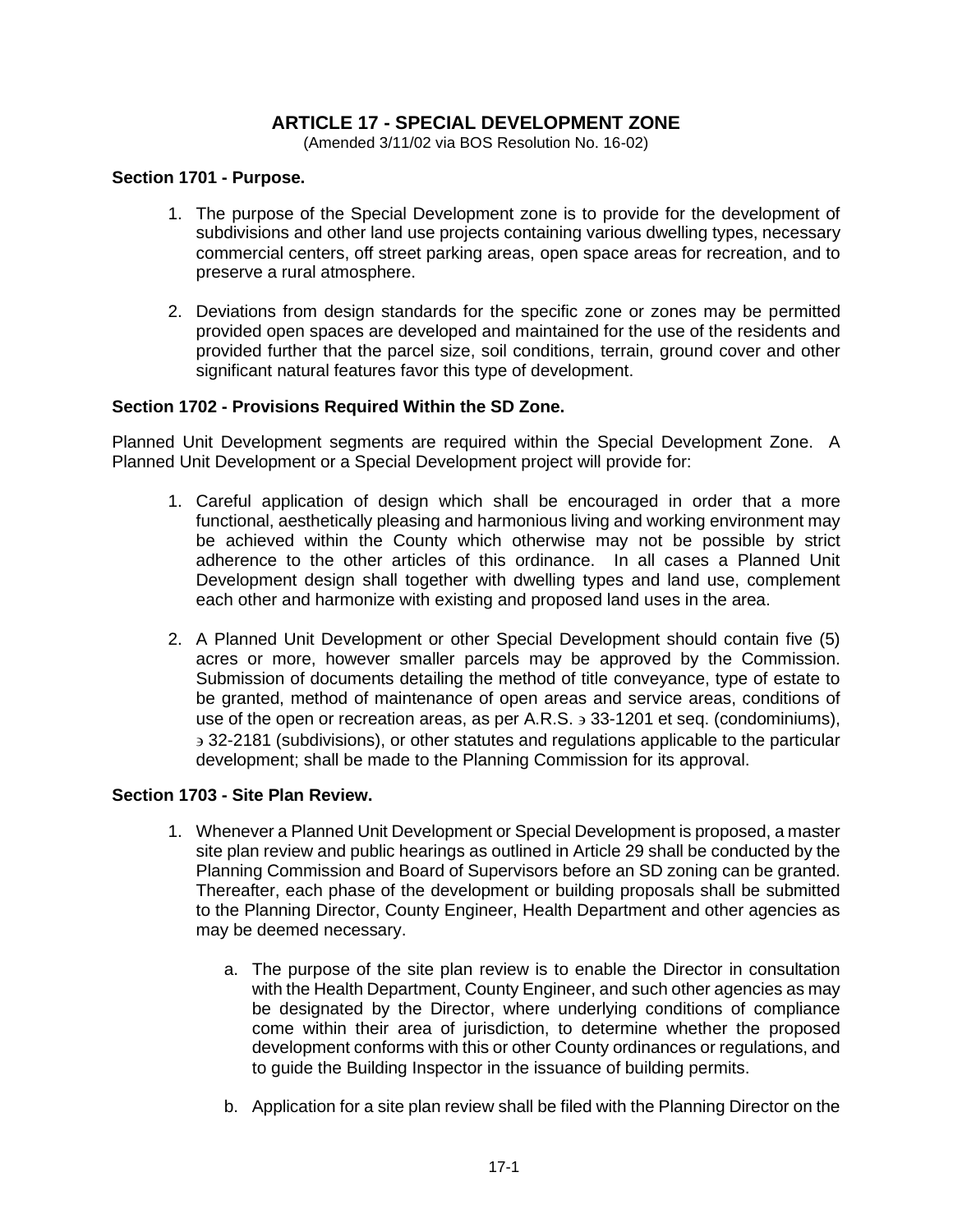prescribed form accompanied by plans, drawings, records, statements, building elevations, topographic contours and other relevant evidence, prepared and certified by a Registered Civil Engineer, Architect or Licensed Land Surveyor (Registered or licensed by the State of Arizona) as may be required by the Director as necessary to show enough detail of the proposed use/or building(s).

- c. The Planning Director and other designated agencies shall present to the Commission their views on the merits or demerits of the plan at the Commission's next regular or special meeting, together with such conditions as they deem necessary to protect the public health, safety, peace, comfort and general welfare. The Commission will approve or disapprove the site plan.
- d. In order to grant any site plan approval, the findings of the Commission must be that the establishment, maintenance or operation of the use or building(s) applied for will not, under the circumstances of the particular situation, be detrimental to the public health, safety, peace, comfort and general welfare of persons residing or working in the neighborhood of such proposed use or be detrimental or injurious to property and improvements in the neighborhood or to the general welfare of the County.
- 2. A site plan approval pursuant to the provisions of this article shall run with the land and shall continue to be valid upon a change of ownership of the site which was the subject of the site plan approval.
- 3. Site plan approval may be revoked if implementation is not begun within one (1) year or other period as set by the Commission, from the date approved, or may be revoked if any of the conditions or items of the permit are violated or if any law or ordinance is violated in connection therewith, and the site plan review fee is not refundable.

The Planning Director shall notify the permittee of a violation or termination of a site plan approval, by mail (return receipt request, or registered) if the permittee has not diligently continued implementation of the permit. If no attempt to change the circumstances of the violation is made within ten (10) days after notification, the permit shall be revoked and considered null and void.

## **Section 1704 - Types of Planned Unit Development.**

- 1. Residential Planned Unit Development property uses may be designed to contain mixtures of single-family dwellings, duplexes and multiple-family dwellings, including townhouses, condominiums, apartments or patio houses, either single or two-story. The proposed structures may be arranged individually, in groups, or in clusters, without regard to lot areas or immediate density, providing an appropriate amount of land is set aside under a common ownership of all the property owners for permanent recreation and open space uses.
- 2. When a Neighborhood Planned Unit Development is granted, the property uses may be designed to contain a range of dwelling types, necessary shopping centers, offstreet parking area, parks, playgrounds, school sites and other community facilities.
- 3. When a Manufactured Home Subdivision Planned Unit Development is granted, the property uses may be designed to contain a mixture of mobile home spaces, pursuant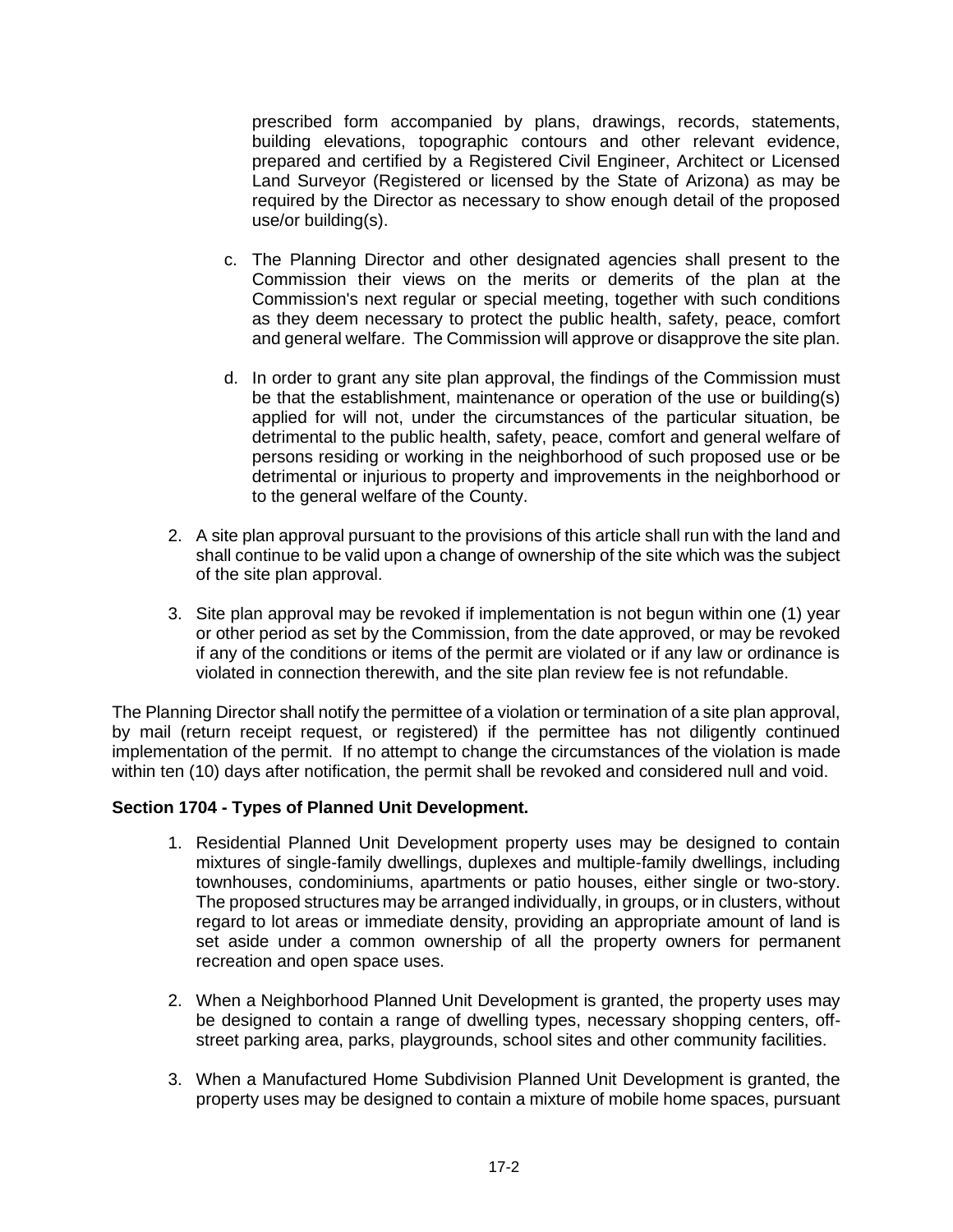to the provisions and standards established in this Article and/or the R-3 zone. Provided, however, that the zone shall be used only for mobile home and open space areas.

4. Other types of special development projects will be considered on their own merits in accordance with the provisions of this Article.

### **Section 1705 - Special Provisions.**

- 1. All uses shall be subject to the general provisions as prescribed in Article 25, except as herein modified or by Commission review, including but not limited to the following:
	- a. Off-street parking, for Residential Planned Unit Developments shall provide one and one-half (1-1/2) parking spaces for each dwelling unit in a building.
	- b. Signs as determined appropriate by Commission action.
	- c. No minimum lot size is established for Planned Unit Developments which may be located in subdivisions, other residential and commercial areas, in which open space, recreational area and other facilities are provided.
	- d. No more than seventy percent (70%) of the Planned Unit Development net area shall be covered with buildings or structures.
- 2. The following development standards shall apply to all Planned Unit Developments, or Special Developments.
	- a. Building heights shall not exceed two (2) stories, unless otherwise approved by the Planning Commission in conjunction with a development plan.
	- b. All trash collection areas shall be enclosed with a fence or wall, as approved by the County Health Department to adequately screen area.
	- c. The minimum distance between one-story main buildings shall not be less than fifteen (15) feet. A two-story main building shall not be erected closer than twenty (20) feet to any other main building. The minimum distance between a building and accessory building shall be ten (10) feet.
	- d. No part of any building shall be closer than five (5) feet from the setback. Where off-street parking is provided, a minimum distance of five (5) feet from this parking area shall be required.
	- e. No individual sewage disposal systems shall be permitted until a report has been received by the Commission from the Navajo County Environmental Resources Agency stating that such a system will be acceptable. All individual and community sewage disposal systems must be approved by the State and the Navajo County Environmental Resources Agency.
	- f. Water system shall be approved by State and Navajo County Environmental Resources Agency and be of such adequacy to support fire hydrants of type and number as recommended by the State Fire Marshall.